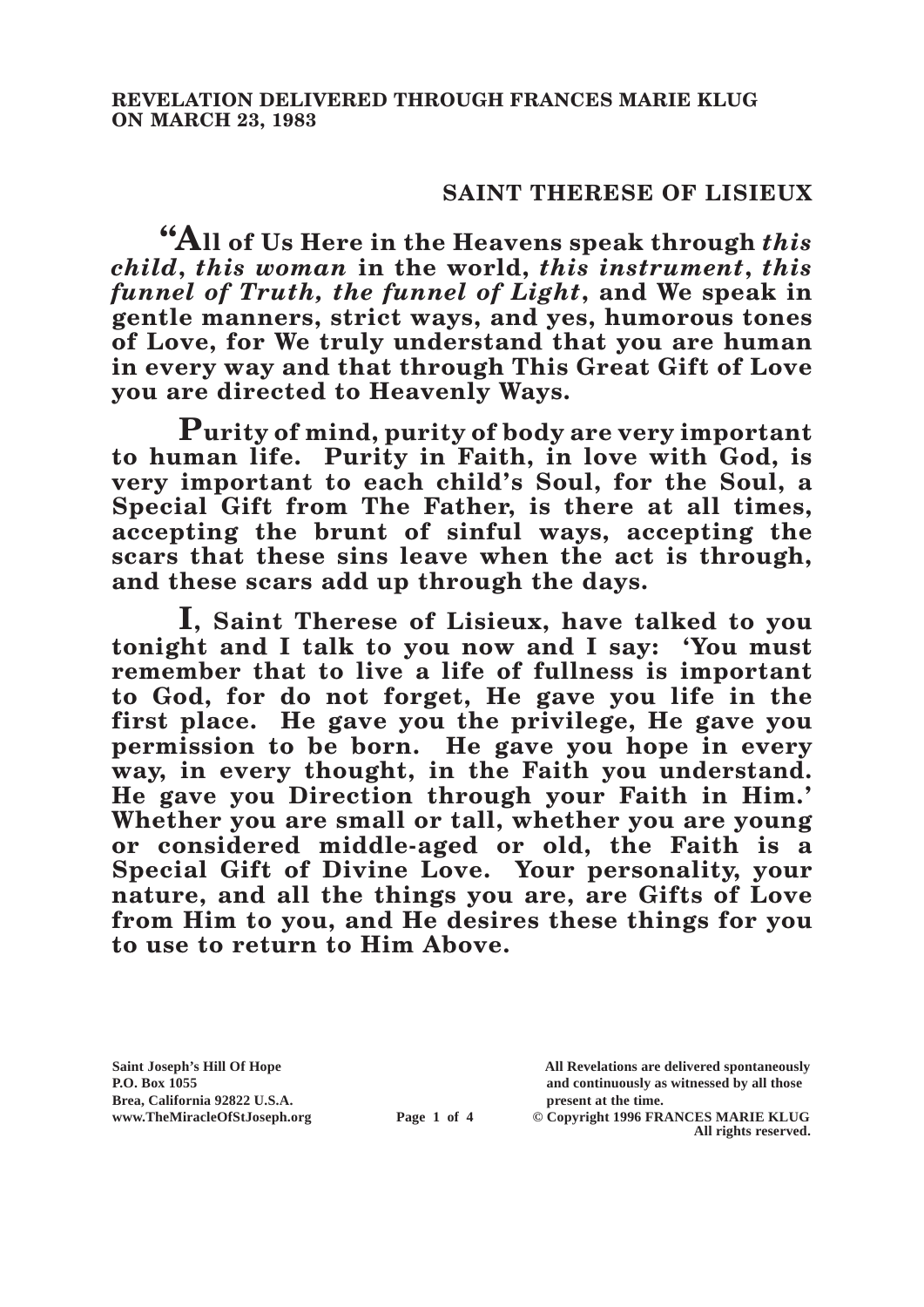**It is true, there are Many, Many of Us Saints and We have spoken many, many Words in many ways to hundreds and hundreds and hundreds and hundreds and hundreds of children who have come this way. We do not intend to stop unless The Father says it to be that way.**

**But on this night My Light is gentle, but in the Light there is Hope, for there is no need for you to feel you should not enjoy life, you should not have happiness, you should not have the things that will give you more strength, more love. You should understand that the Light of Divine Love is Special for everyone, for in It shines many Gifts for many purposes, and of course, all add up to you using all your Gifts to return to God His Love, your Soul.**

**I have spoken so many times. I was the One to announce This Great Miracle to the world. It was not My will, it was The Father's Will it be done.**

**When I walked the earth I had special devotions to The Beloved One. I carried His Name with me wherever I went. I talked to Him in every way I could, for I knew His Strength that took care of The Family upon the earth would take care of me, for my willfulness showed from my very birth. I said to Him many a time in my life,** *'Saint Joseph, watch over me today and tonight, for I will try to rule like a queen and I know that will not gain Heaven for me.'*

**There were times when I did not feel well and I wanted to spoil myself, and then I would remember all the things I had learned about that Family Who walked** 

Brea, California 92822 U.S.A.<br>
www.TheMiracleOfStJoseph.org<br> **Page 2 of 4** © Copyright 1996 FR.

**Saint Joseph's Hill Of Hope All Revelations are delivered spontaneously P.O. Box 1055 and continuously as witnessed by all those** 

**Page 2 of 4** © Copyright 1996 FRANCES MARIE KLUG **All rights reserved.**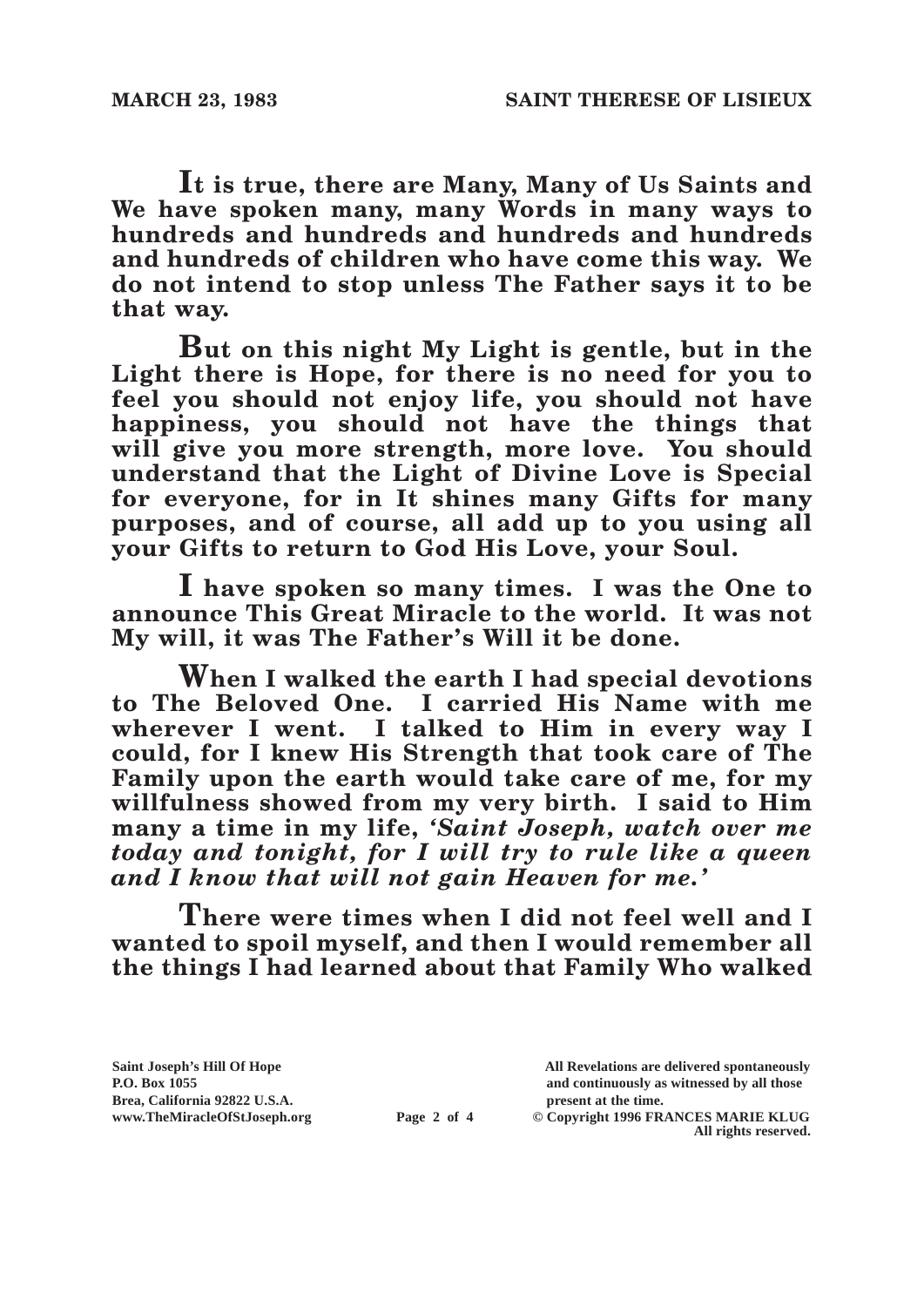**the earth. They could not rest; They had to run many a time from trouble, from hurt.**

**I remembered, too, that my Heavenly Queen, yours too, worked in a home to help others, and perhaps the work became very heavy for Her, for do not forget, She had a Son Who brought home many others. She served them all, for as He taught from the step of Their place, from a room in Their home, from the path outside, She fed them the physical food so they would stay longer, as He fed them the Spiritual Fruit of Divine Love. Her Love was Special, Her Light Divine. His Purpose, to give you and I the Way to return to Him for all time.**

**Be blessed, My children, and never forget, We Saints Here in the Heavens were one day like you, human in every respect.**

**And never forget to say at night, before you lay your head, a special little prayer asking forgiveness for all the things you have done that could have scarred your Soul even a little bit.**

**And in the morning when you arise, make it a habit to say:**

> *'Good morning, God, I love You, stay with me today. Good morning, Blessed Mother, please do not forget, if I stray today even a little bit, grab me by the shoulder, turn me another way, for I do not want to scar my Soul another time, another way.'*

**And never forget to add to this little prayer:**

Brea, California 92822 U.S.A.<br>
www.TheMiracleOfStJoseph.org<br> **Page 3 of 4** © Copyright 1996 FR.

**Saint Joseph's Hill Of Hope All Revelations are delivered spontaneously P.O. Box 1055 and continuously as witnessed by all those** 

**Page 3 of 4** © Copyright 1996 FRANCES MARIE KLUG **All rights reserved.**